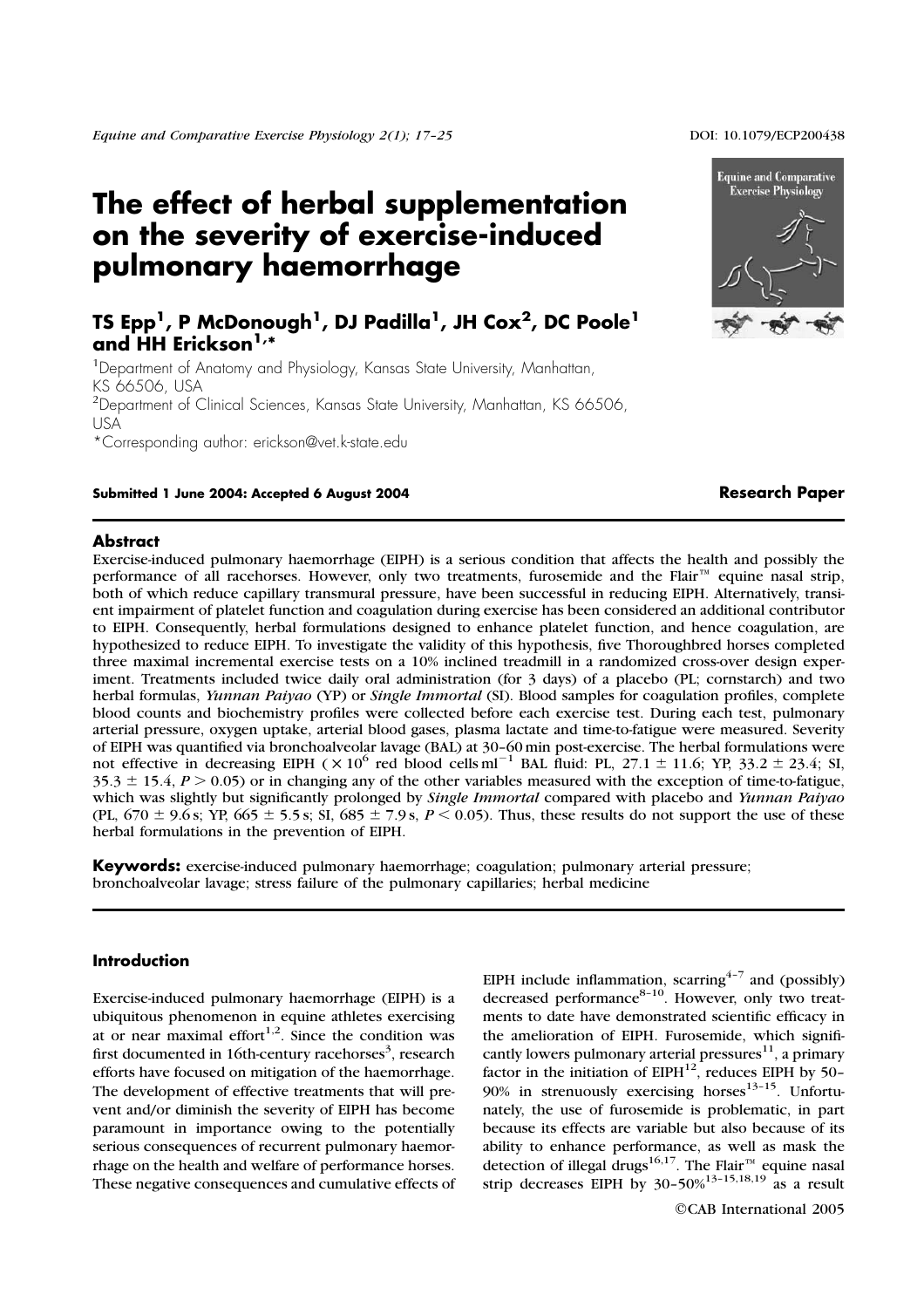of maintaining nasal patency and reducing upper airway resistance during inspiration<sup>20</sup>, thereby reducing the work of breathing and, ultimately, lowering the capillary transmural pressure. Unfortunately, neither of these treatments alone or in combination has been able to completely eliminate  $EIPH<sup>15</sup>$ , and both are banned from use in many racing jurisdictions.

Early studies $2^{1-26}$  investigating a proposed relationship between a coagulation anomaly in exercising horses and the potentiation of EIPH suggested that horses may have decreased clotting ability during exercise, thus increasing the amount of haemorrhage observed consequent to an impaired ability to rapidly plug breaks that occur in the blood–gas barrier during strenuous exercise. In light of these data, herbal formulations have been analysed and anecdotally reported to be helpful in addressing this problem, and are in widespread use on the racetrack. However, controversy arises since the only proof of benefit to date has been clinical impressions of efficacy, and no scientific evidence exists to support the use of herbal formulations for the prevention or reduction of EIPH. In fact, the most recent literature refutes the validity of inferences made from the earlier studies (suggesting that platelet function defects may be present in exercising horses) as a result of the discovery that the anticoagulant used may itself inhibit platelet function<sup>27,28</sup>. Therefore, it seems unlikely that shortened coagulation and enhanced platelet function would reduce the severity of EIPH.

The purpose of the present investigation was to determine the effectiveness of two herbal formulations (Yunnan Paiyao and Single Immortal) on coagulation and EIPH in the horse. The individual ingredients in these formulations have been shown to enhance coagulation by decreasing the bleeding time in other species (rats and rabbits)<sup>29-31</sup>, and *Single Immortal* has anecdotally been reported to be effective in reducing EIPH in horses $32$ . We hypothesized that EIPH would not be reduced following maximal exercise when evaluated by bronchoalveolar lavage (BAL), whether or not coagulation variables or bleeding times were shortened as a result of treatment with the herbal formulations.

#### Materials and methods

#### Animals

Five Thoroughbred horses, aged 5–14 years and weighing 470–600 kg with a documented history of EIPH, were used in this study. The animals were housed on a dry lot with loafing sheds and free access to water and salt. They were fed alfalfa and free-choice grass hay, as well as concentrate (Strategy; Purina Mills Inc., St. Louis, MO) twice daily. They were dewormed at 3-month intervals, rotating ivermectin with oxibendazole, and vaccinated against eastern and western encephalomyelitis, tetanus, equine influenza, West Nile virus, rabies and equine herpes I. The horses were trained on a high-speed treadmill (SATO Inc., Uppsala, Sweden) three days per week and had food, but not water, withdrawn for at least 2 h before experimentation. All procedures were approved by the Kansas State University Animal Care and Use Committee.

#### **Treatments**

Treatment order was randomized in a cross-over design. The investigators were blinded to which treatment the experimental subjects had received. Cornstarch (5 tablespoons) was administered as the placebo by mouth twice daily for 3 days prior to the exercise test, as well as on the morning of the maximal exercise test. A patented Chinese herbal formula called Yunnan Paiyao (Mayway Corporation, Oakland, CA) and another herbal formulation called Single Immortal (Jing-Tang Herbal Company, Reddick, FL) were tested. The doses utilized were those either recommended by the manufacturer (Single Immortal) or considered effective from widespread administration on the racetrack (Yunnan Paiyao). Two full weeks were allowed for wash-out time between treatments. Yunnan Paiyao was administered to the horses at a dose of 4 g of powder by mouth twice daily for 3 days before the trial, and on the morning of the maximal exercise test. Single Immortal was administered for 3 days before exercise testing at a dose of 50 g of powder by mouth twice daily, including the morning of the maximal exercise test $32$ . Blood samples were obtained by jugular venepuncture for complete blood counts (CBC), biochemistry profiles, coagulation assays (prothrombin time and partial thromboplastin time) and platelet counts immediately before all maximal exercise tests. Control blood samples (from normal, healthy horses not on the experiment) were also submitted with the experimental coagulation assay samples.

#### Animal preparation

Prior to the exercise test, each horse had two 7-F introducer catheters placed in the right jugular vein and one 18-guage, 2 in catheter (Safelet; NIPRO Medical Corporation, Miami, FL) placed in either a previously elevated left carotid artery or the transverse facial artery (one horse). These procedures were performed under local anaesthesia (2% lidocaine) using aseptic techniques. A carotid arterial cannula (polyethylene; 1.6 mm inner diameter and 3.2 mm outer diameter) was connected to the arterial catheter to facilitate withdrawal of arterial blood. A 7-F microtipped pressure transducer (Millar Instruments, Inc., Houston, TX) was placed into the pulmonary artery through one of the 7-F introducer catheters, approximately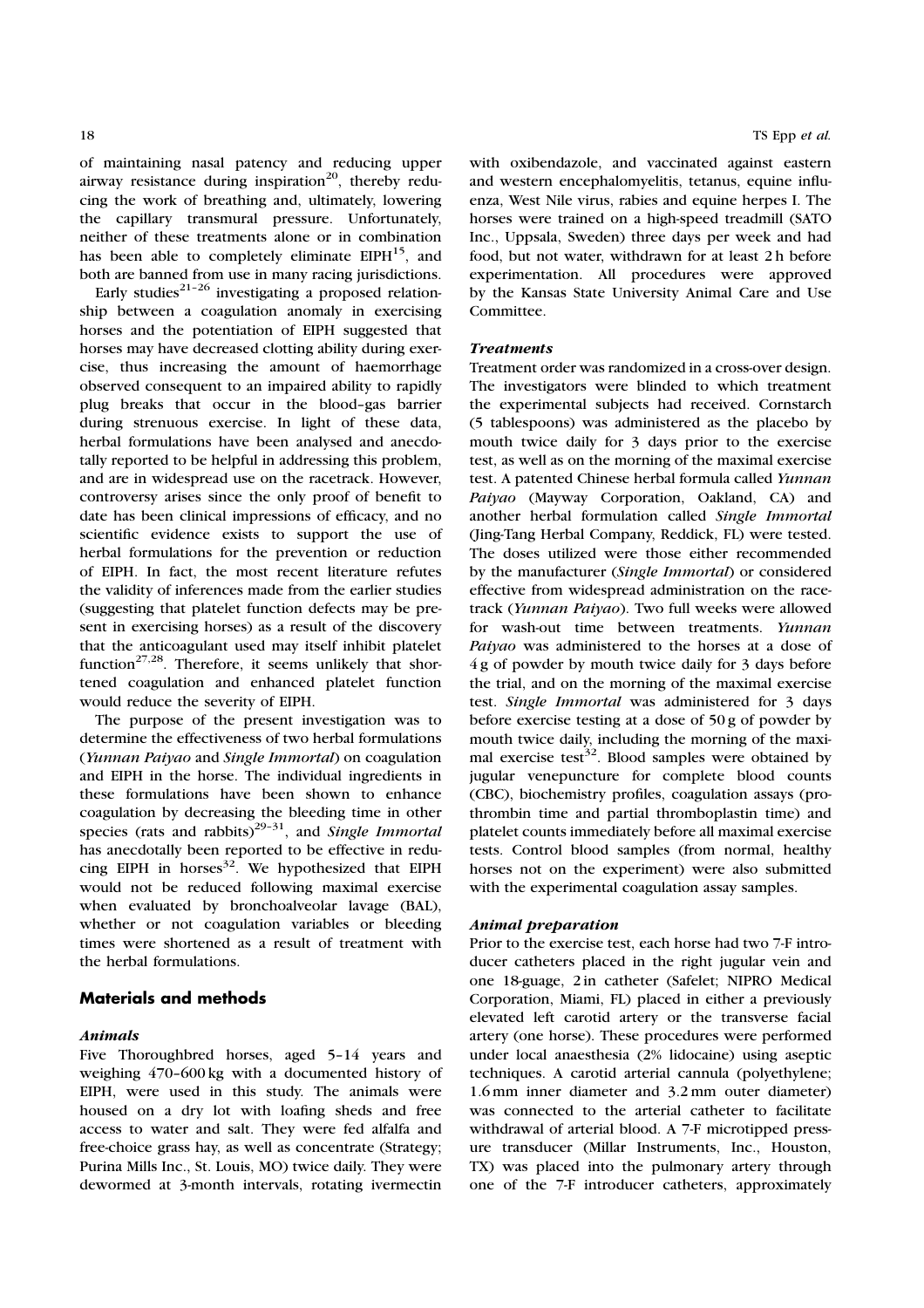Herbal supplementation and EIPH 19

8 cm past the pulmonic valve, to monitor pulmonary arterial pressure. A Fourier analysis of the pulmonary arterial pressure waveform was performed and the numerical value of the first peak ( $\sim$ 2 Hz) was multiplied by 60 cycles  $s^{-1}$  to obtain the respiratory rate<sup>33</sup>, since this peak has been shown to correspond to the fundamental frequency for this variable. The location of the pressure transducer and the thermistor was verified by cardiac waveform evaluation via a data analysis system (DATAQ, Akron, OH) and viewed on a monitor. The Millar pressure transducer was calibrated prior to and immediately following each experimental run in 50 mmHg increments (range 0–200 mmHg) with a mercury manometer. A thermistor (Columbus Instruments, Columbus, OH) was advanced through the other 7-F introducer catheter into the right pulmonary artery to measure pulmonary arterial temperature, allowing for temperature correction of blood gases and  $pH^{34}$ . The thermistor was calibrated using a thermocouple thermometer (BAT-10; Physiotemp, Clifton, NJ). Oxygen consumption was measured with a bias flow system as previously described by Kindig et  $al^{35}$ . Heart rate was determined with a heart rate monitor (Polar, Mill Valley, CA).

#### Maximal exercise test

Each horse completed one maximal exercise test on the inclined treadmill (10% incline) after each of the following treatments: placebo, Yunnan Paiyao and Single Immortal. After resting measurements were made with the horses standing quietly on the treadmill, each horse was warmed up at  $3 \text{ m s}^{-1}$  for 2 min. The horses then performed an incremental exercise test (speed increasing by  $1 \text{ m s}^{-1}$  per minute) beginning at  $4 \text{ m s}^{-1}$  to volitional fatigue, then recovered at a trot  $(3 \text{ m s}^{-1}$  for 4 min). Cardiorespiratory measurements (heart rate, pulmonary arterial pressure, oxygen uptake  $(\dot{V}O_2)$  and carbon dioxide production  $(VCO<sub>2</sub>)$ ) were collected continuously throughout exercise and cool-down, and arterial blood samples were collected during the last 10 s at each speed, as well as during recovery at 2 and 4 min after maximal exercise. BAL was performed at 30–60 min after the exercise test, to quantitate EIPH as described below<sup>2,15</sup>.

#### Blood analysis

Following anaerobic withdrawal (into plastic, heparinized syringes), blood samples were placed immediately on ice. Within 1–2 h of the experiment, arterial blood gases were quantified by means of blood gas analysis (Nova Stat M; Nova Biomedical, Waltham, MA) and corrected to the horse's pulmonary arterial blood temperature<sup>34</sup>. The blood gas analyser was calibrated before running the samples according to the manufacturer's standards.

#### Bronchoalveolar lavage

The horses were tranquilized using detomidine hydrochloride (Dormosedan®, Pfizer Animal Health, Exton, PA;  $5-10 \mu g kg^{-1}$  intravenously) and butorphanol tartrate (Torbugesic®, Fort Dodge Animal Health, Fort Dodge, IA;  $5-10 \mu g kg^{-1}$  intravenously) to facilitate BAL and to quantify the severity of EIPH at 30–60 min post-exercise<sup>2,15</sup>. A Bivona tube (Bivona Medical Technology, Gary IN; 3 m long, 10 mm in diameter) with an inflatable cuff was introduced into the right naris through the ventral meatus and into the lung until wedged in a subsegmental bronchus of the dorsal caudal portion of the lung<sup>36</sup>. The Bivona tube with a cuff created a seal within the airway, which ensured lavage of the distal airway and maximized recovery of lavage fluid. A total of 300 ml (in 50 ml aliquots) of 0.9% physiological saline was infused. After approximately two breaths, the fluid (a percentage of the entire 300 ml) was aspirated with gentle suction. Fluid recovery averaged approximately 60% of instilled volume; no significant differences in recovery existed between trials. The BAL fluid was centrifuged (Beckman TJ-6; Beckman Instruments, Inc., Palo Alto, CA), the supernatant decanted, and the pellet was re-suspended in  $0.9\%$  saline<sup>37</sup>. Centrifugation, washing and re-suspending BAL fluid prior to cell counts results in no significant difference in total cell counts $37$  and was utilized for the following reasons:

- . to reduce mucus and debris that interfere with counting; and
- . to achieve a similar final concentration of red blood cells (RBCs) across runs and horses to avoid errors in counting due to widely differing RBC concentrations.

The amount of saline used for re-suspension ranged from 10 to 200 ml, depending on the severity of EIPH, to maintain a relatively similar RBC-to-saline solution ratio (i.e. lavage fluid haematocrit). RBCs and total nucleated cells (TNCs) were counted using a haemocytometer (No. 02-671-5; Fisher Scientific, Pittsburg, PA) and a microscope (Nikon Instrument Group, Inc., Garden City, NY). Data are presented as RBCs and TNCs per ml of recovered BAL fluid minus tube dead space (17 ml). We consider this technique to be valid and reliable for evaluating treatment effectiveness since our laboratory has demonstrated that under controlled laboratory conditions in which horses run identical protocols, the recovery of BAL fluid and the number of RBCs per ml of lavage fluid are highly reproducible between runs (i.e. coefficient of variation  $\sim$  5%)<sup>13</sup>. Resting/control BAL samples were taken from the horses under light– moderate training with no strenuous high-intensity exercise performed within 10 days, and evaluated for RBCs and TNCs at the initiation of the study.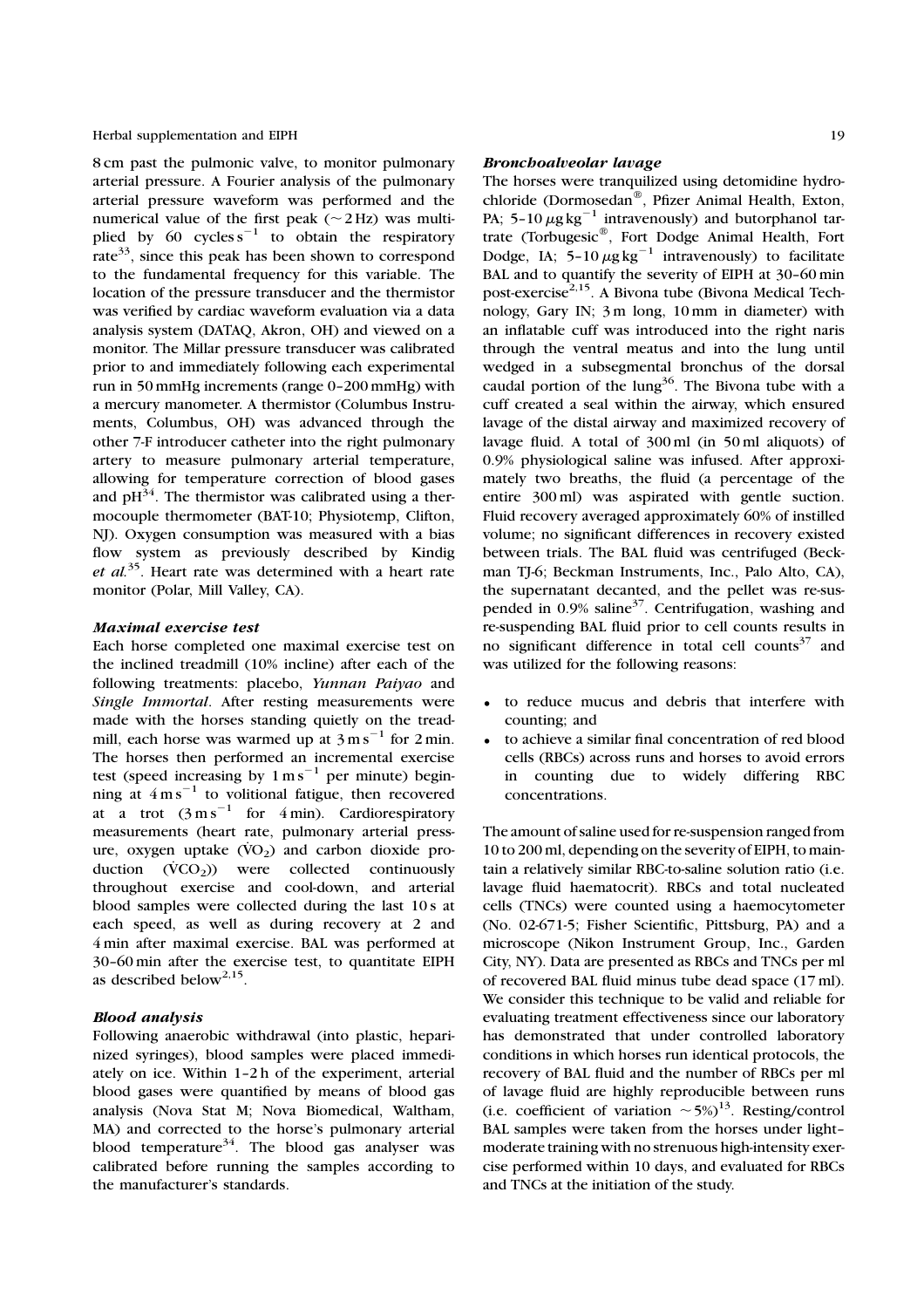#### Statistical analysis

A one-way analysis of variance (ANOVA) for repeated measures was utilized to determine if differences existed between treatment variables measured across experimental conditions, with the exception of platelet numbers and  $\rm{VO}_{2max}$ . These latter variables were normally distributed (Kolmogorov–Smirov test for normality) but did not have equal variances, and were therefore analysed with one-way repeated-measures ANOVA on ranks. If significance was revealed with ANOVA, a Student–Newman–Keuls post hoc test was used to determine where the differences were located. Pre- and post-test variables (i.e. cutaneous bleeding times) were examined using a paired t-test. Statistical significance was accepted at the  $P \le 0.05$  level.

#### **Results**

Neither RBCs  $ml^{-1}$  BAL fluid (Fig. 1) nor white blood cells  $ml^{-1}$  BAL fluid (Fig. 2) were altered after treatment with Yunnan Paiyao (YP) or Single Immortal (SI). However, treatment with Single Immortal increased the time-to-fatigue by a small but significant amount over both Yunnan Paiyao and placebo (PL) exercise tests (PL,  $670 \pm 10$  s; YP,  $665 \pm 6$  s; SI, 685  $\pm$  8 s,  $P < 0.05$ ; [Table 1\)](#page-4-0). None of the other variables measured at maximal exercise [\(Table 1\)](#page-4-0), including cardiorespiratory variables (heart rate, pulmonary arterial pressure,  $\rm \dot{VO}_{2max}$  and  $\rm \dot{V}CO_{2max}$ , arterial blood gases, plasma lactate, acid–base variables or haematological variables), were altered with treatment. Of the original five horses, one was dropped from analysis of  $\rm{VO_{2max}}$  and  $\rm{VCO_{2max}}$  because of technical difficulties during data collection. Coagulation variables including platelet numbers, fibrinogen, partial thromboplastin time and prothrombin time were not altered



FIG. 1 Severity of exercise-induced pulmonary haemorrhage following maximal exercise ( $n = 5$ ) as determined from the concentration of red blood cells (RBCs) in bronchoalveolar lavage (BAL) fluid after treatment with placebo, Yunnan Paiyao and Single Immortal. There were no significant differences between conditions ( $P > 0.05$ )

<span id="page-3-0"></span>20 TS Epp et al.



FIG. 2 White blood cells (WBCs) in bronchoalveolar lavage (BAL) fluid following maximal exercise  $(n = 5)$  after treatment with placebo, Yunnan Paiyao and Single Immortal. There were no significant differences between conditions ( $P > 0.05$ )

as a result of treatment with the herbal formulations ([Table 2](#page-4-0)).

#### **Discussion**

This is the first study to investigate the impact of herbal formulations on the severity of EIPH. These compounds (i.e. Yunnan Paiyao and Single Immortal) did not reduce the severity of EIPH in maximally exercising horses. Specifically, the RBC counts in the BAL fluid of horses treated with the herbal formulations did not differ significantly from those of horses treated with a placebo. There was, however, a small but statistically significant increase in the timeto-fatigue after herbal treatment with Single Immortal that may suggest the presence of some performanceenhancing properties that are unrelated to the severity of EIPH per se.

### Rationale for using herbal formulations to treat **EIPH**

Prolonged blood coagulation during exercise has been cited as a possible factor contributing to  $EIPH^{21-24,26}$ . Thus, increased clotting times following exerciseinduced injury to the blood–gas barrier could theoretically exacerbate the severity of EIPH as a consequence of delayed sealing of damaged microvessels, thereby allowing an increased volume of blood to be extravasated. Indeed, exercise has been shown to diminish the ability of equine platelets to respond to plateletaggregating factors (adenosine diphosphate, collagen and platelet-activating factor) in both 'EIPH-positive' and 'EIPH-negative' horses $21-24$ . Moreover, Bayly et  $al^{23}$  have shown that furosemide reduces the exercise-induced inhibition in platelet-induced aggregation to adenosine diphosphate, which was hypothesized to contribute to furosemide's ability to decrease EIPH.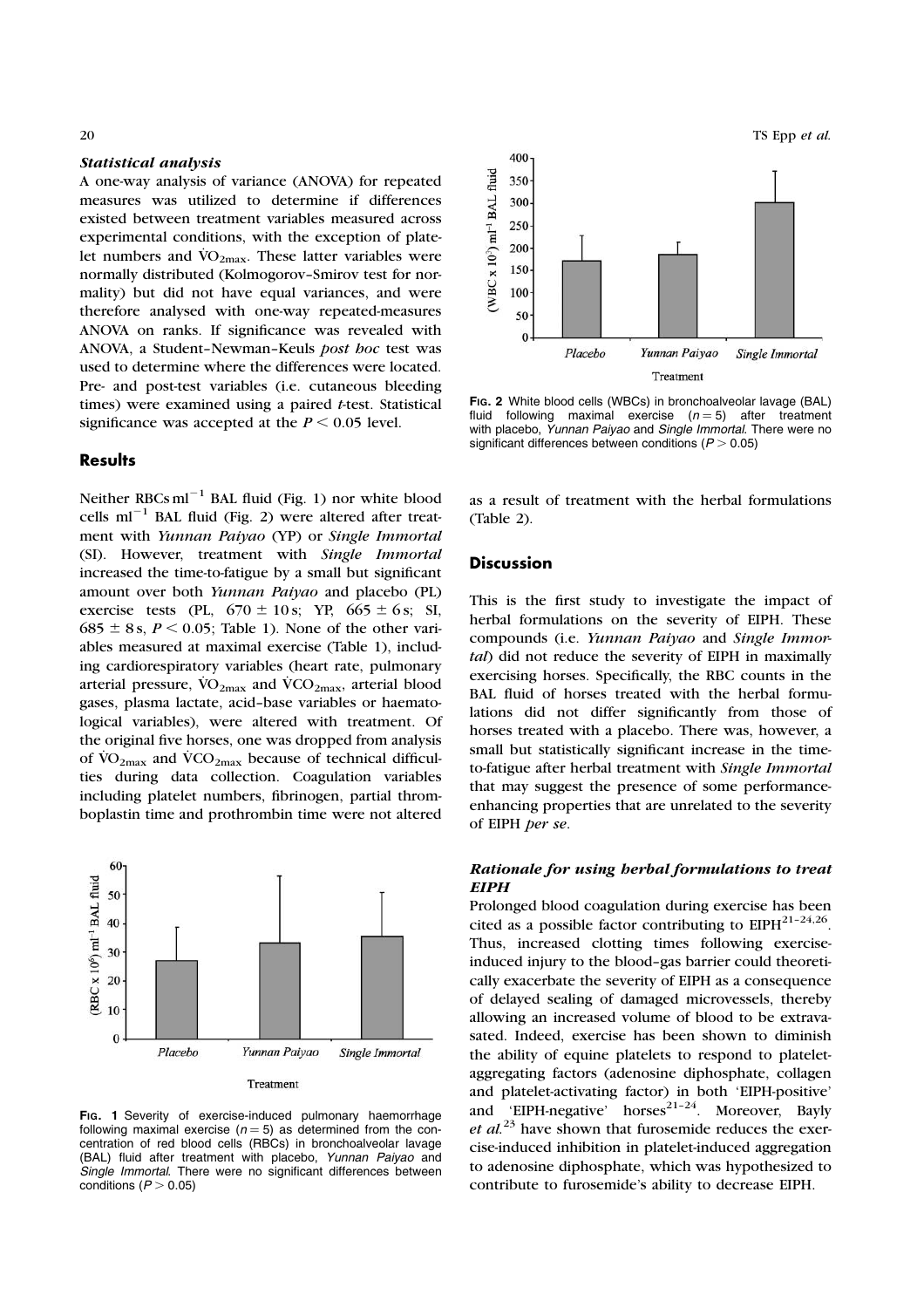| Variable                               | Control        | Yunnan Paiyao   | Single<br><i><b>Immortal</b></i> |
|----------------------------------------|----------------|-----------------|----------------------------------|
| Total time-to-fatigue (s)              | $670 \pm 10$   | $665 \pm 6$     | 685 $\pm$ 8*                     |
| Haematocrit (%)                        | $63 \pm 1$     | $64 \pm 1$      | $63 \pm 1$                       |
| $P_aO_2$ (mmHg)                        | 61.8 $\pm$ 1.6 | $63.2 \pm 1.5$  | 64.4 $\pm$ 3.1                   |
| $P_aCO_2$ (mmHg)                       | 61.2 $\pm$ 2.8 | 62.0 $\pm$ 2.8  | $64.3 \pm 2.3$                   |
| рH                                     | $7.2 \pm 0.30$ | $7.18 \pm 0.30$ | $7.2 \pm 0.20$                   |
| Mean peak $P_{pa}$ (mmHg)              | $93.2 \pm 5.9$ | $94.0 \pm 5.9$  | $92.3 \pm 5.2$                   |
| $VO2max$ (1 min <sup>-1</sup> )        | $75.8 \pm 1.5$ | $76.2 \pm 3.5$  | $74.2 + 2.0$                     |
| $VCO2max$ (1 min <sup>-1</sup> )       | $80.7 \pm 4.6$ | $85.3 \pm 3.4$  | $77.9 \pm 5.2$                   |
| Heart rate (beats min <sup>-1</sup> )  | $212 \pm 4$    | $215 \pm 5$     | $213 \pm 4$                      |
| Respiratory rate (breaths $min^{-1}$ ) | 117 $\pm$ 4    | $117 \pm 3$     | $117 \pm 3$                      |
| Plasma lactate (peak; mmol $I^{-1}$ )  | $26.6 \pm 2.4$ | $23.3 \pm 2$    | $24.3 \pm 2.4$                   |

<span id="page-4-0"></span>Table 1 Time-to-fatigue, cardiorespiratory variables, arterial blood gases and acidbase data at maximal exercise. Values are means  $\pm$  standard error

 $P_aO_2$  – arterial partial pressure of oxygen; PaCO<sub>2</sub> – arterial partial pressure of carbon dioxide;  $P_{pa}$  – pulmonary arterial pressure; VO<sub>2max</sub> – maximal oxygen uptake at STPD; VCO<sub>2max</sub> – maximal carbon dioxide production at STPD; STPD – standard temperature and pressure, dry.

\* Significantly different from control and Yunnan Paiyao ( $P < 0.05$ ).

**Table 2** Coagulation variables. Values are means  $\pm$  standard error

| Variable                                                                  | Control            | Yunnan Paiyao     | Single<br><i>Immortal</i> |
|---------------------------------------------------------------------------|--------------------|-------------------|---------------------------|
| Platelets $(x10^3 \mu l^{-1})$                                            | 146400 $\pm$ 11587 | $146750 \pm 9035$ | $136600 \pm 9415$         |
| Fibrinogen (mg dl <sup>-1</sup> )                                         | $220 \pm 20$       | $180 \pm 20$      | $240 \pm 40$              |
| Partial thromboplastin time (s)                                           | $39.08 \pm 1.99$   | $37.84 \pm 2.17$  | $37.62 \pm 2.12$          |
| Partial thromboplastin time minus partial thromboplastin time control (s) | $36.06 \pm 0.99$   | $36.56 \pm 1.23$  | $35.28 \pm 1.10$          |
| Prothrombin time (s)                                                      | $9.26 \pm 0.21$    | $9.16 \pm 0.16$   | $9.40 \pm 0.26$           |
| Prothrombin time minus prothrombin time control (s)                       | $9.18 \pm 0.16$    | $9.22 \pm 0.25$   | $9.28 \pm 0.21$           |

No significant differences were found in any variable except for a possible trend for shortened bleeding times.

Based on the theory that a haemostatic defect would exacerbate EIPH, herbal formulations that are purported to enhance coagulation have been considered as potential treatments for EIPH. The main herbal ingredient of Yunnan Paiyao is Notoginseng, which reduces bleeding time<sup>29–31</sup>, thrombin time<sup>31</sup>, clotting time<sup>29,30</sup> and coagulation time<sup>38</sup>, as well as initiating platelet release<sup>39,40</sup> and decreasing fibrinogenaemia<sup>41</sup>. The main herbal ingredients of Single Immortal are Notoginseng and Bletillae. Bletillae is effective as a vascular embolizing agent $^{42}$  (promotion of thrombin formation) as well as in decreasing bleeding time and thrombin time $3<sup>1</sup>$ . The rationale from a conventional 'Western' medicine perspective that herbal formulations may be effective for treating EIPH is built on the premise that platelet function may be enhanced, since ingredients in these formulations have been shown to shorten bleeding time<sup>29-31</sup>.

#### Possible explanations for the ineffectiveness of herbal formulations

The inability of herbal formulations to reduce EIPH in the present study may indicate that either impaired haemostasis is not a primary factor in the aetiology of EIPH or that these formulations were not effective in addressing the specific coagulation problem. It should also be realized that diagnoses made by traditional Chinese medicine differ from 'Western' medicine. Traditional Chinese medicine depends on a holistic system of relationships between externally observed symptoms and internal organs to ultimately determine a pattern of illness versus addressing individual symptoms and diseases separately (i.e. EIPH). Therefore, a veterinarian utilizing traditional Chinese methods may assign different diagnoses to each individual horse in this population, and choose slightly different formulations to suit the individual evaluation of each animal. However, veterinarians trained in conventional 'Western' medicine would diagnose all horses as having EIPH and treat them all the same (as was done in the current study) with one of the herbal formulations empirically indicated for the reduction of pulmonary haemorrhage, without taking into consideration the individual patterns of illness expressed by each horse<sup>43</sup>.

Again, the contention that coagulation is compromised in horses with EIPH should be considered cautiously since horses in the coagulation studies $21-25$ were designated as 'bleeders' based upon a history of epistaxis with or without endoscopic evaluation. It has been shown<sup>1,2</sup>, using BAL, that all strenuously exercised horses bleed to some degree. In accordance with this, statistical analysis of most data in the current literature has shown no difference in coagulation profiles between 'bleeders' and 'non-bleeders'.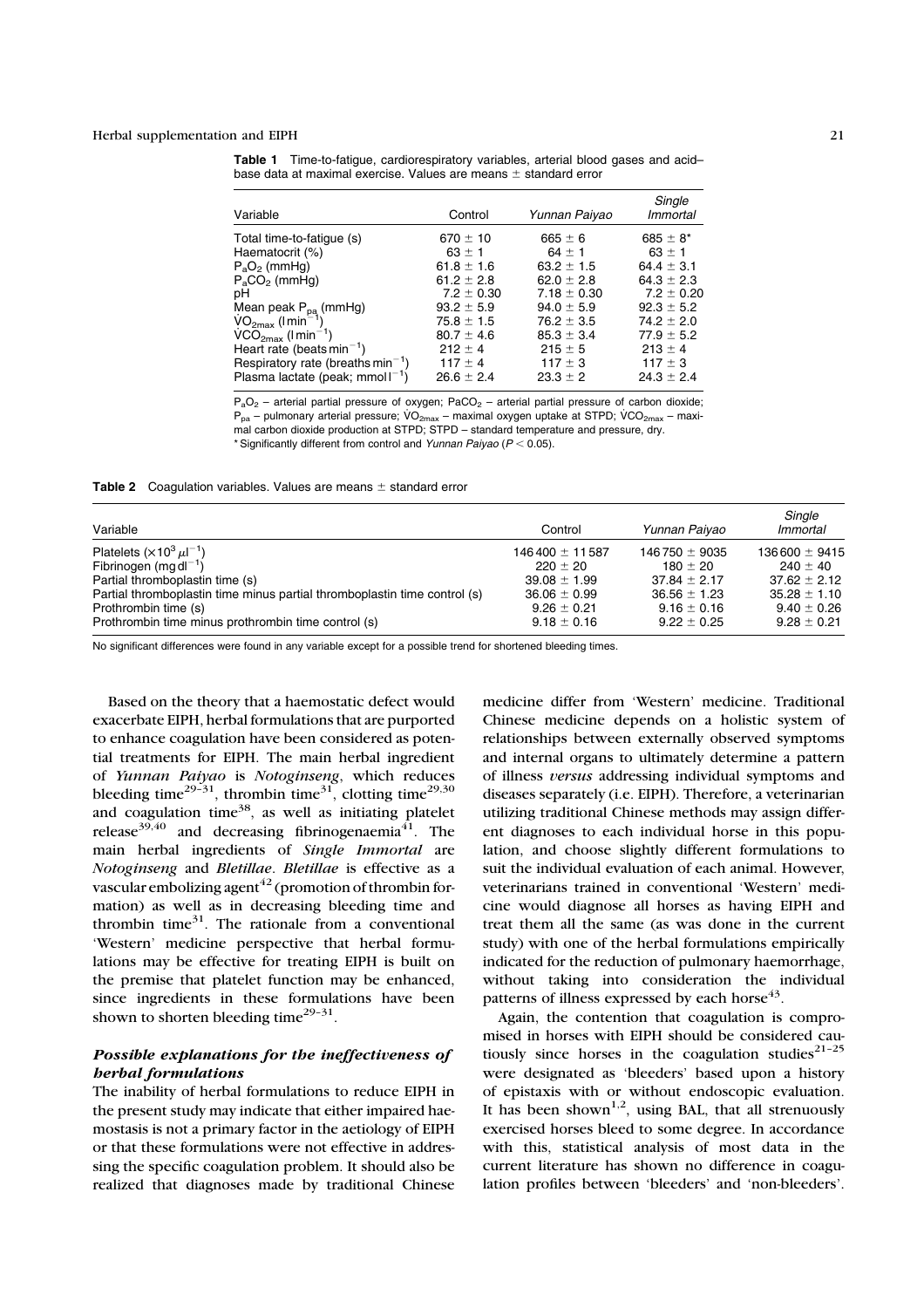With regard to demonstrating conclusively that impaired coagulability exists in exercising horses, major confounding variables include the timing of blood sample collection $44$  (before, during or after exercise, since alterations in coagulation are evident only transiently during exercise), the alteration of coagulation parameters as a result of increased fitness and exercise intensity (which tends to augment fibrinoly- $\sin^{44}$  and decrease platelet function<sup>23</sup>) and the fact that *in vitro* processing of samples can artificially alter measurements of coagulation variables them $selves<sup>45</sup>$  (partial thromboplastin time, prothrombin time and platelet function).

Furthermore, in direct contrast to previous studies (that demonstrated a more pronounced decrease in the response of equine platelets from horses during exercise and those known to be 'bleeders'<sup>21,24</sup> to aggregating agents such as adenosine diphosphate<sup>22–24,26</sup>, collagen<sup>26</sup> and platelet-activating  $f_{\text{factor}}^{26}$ , Kociba *et al.*<sup>46</sup> found no association between exercise status and decreased platelet aggregation by adenosine diphosphate, or any alteration in coagulation variables including prothrombin time, partial thromboplastin time and bleeding time. Instead, increases in platelet and fibrinogen concentrations and increased platelet retention with maximal exercise were observed in all horses. Moreover, there was no difference between furosemide and placebo with respect to augmenting any of the haemostatic values (prothrombin time, partial thromboplastin time, bleeding time, platelet and fibrinogen concentration, and platelet retention). In addition, recent data published by Kingston *et al.*<sup>27,45</sup> demonstrated enhanced platelet aggregation in response to supramaximal exercise. Discrepancies between the results of the coagulation studies in exercising horses may be partially explained by the noteworthy finding in the studies of Kingston et  $al^{27,28}$  that sodium citrate is not the anticoagulant of choice for evaluating the effects of exercise on equine platelet function because it clearly inhibits platelet aggregation. Therefore, it would be reasonable to consider the possibility that studies using sodium citrate as the anticoagulant may have falsely implicated diminished platelet function in exercising horses in the aetiology of EIPH. This may also explain why herbal formulations designed to address this proposed coagulation problem failed to mitigate the haemorrhage.

Although no alterations have been demonstrated in prothrombin and partial thromboplastin times following exercise with either 'bleeders' or 'non-bleeders'22–  $24,26,44$ , shortened whole-blood clotting times and a trend for shortened prothrombin time and thrombin time<sup>23,44</sup> have been shown. This is also in agreement with the data of Kingston et  $al^{27,45}$ , which suggest that horse blood becomes transiently hypercoagulable during exercise. However, an increased fibrinolysis that is transient with exercise<sup>44</sup> has been observed and may attenuate or counterbalance the effects of this hypercoagulability.

The data collected from resting horses in our study demonstrated that coagulability variables including platelet number, prothrombin time and partial thromboplastin time were not altered with the herbal formulations, so they would not be expected to be further altered with exercise. Inferences concerning the effects of herbal treatments on cutaneous template bleeding time (which is dependent on the number and functional ability of circulating platelets responding to vascular injury) $47$  would be speculative, since only a limited number of horses were evaluated using the standardized technique of Kopp *et al.*<sup>48</sup> (unpublished data) three times before treatment ( $n = 6$ ; bleeding time  $483 \pm 31$  s) and after administration of *Single Immortal*  $(n = 2;$  bleeding time  $413.75 \pm 21.75$  s; two observations), Yunnan Paiyao  $(n = 1;$  bleeding time 585.0  $\pm$  0.0 s; one observation) and cornstarch  $(n = 3;$  bleeding time 615.0  $\pm$  74.41 s; three observations). Bleeding times were performed on only a few horses since the primary objective of this study was to determine the efficacy of specific herbal formulations in reducing EIPH as evidenced by RBC counts in BAL fluid. In addition, our data along with that from several studies using this technique have reported high variability and large standard errors between and within animals<sup>48</sup> that make treatment effects, if they exist, hard to detect<sup>47</sup>. However, from a retrospective point of view, conclusive evidence for shortened bleeding times is of little importance mechanistically since the herbal formulations did not diminish the severity of EIPH.

The overwhelming evidence from the current scientific literature suggests that a primary haemostatic deficiency is not present in the exercising horse<sup>27,28,45</sup>. This is also supported by the data from the current study, especially since herbal formulations designed to shorten coagulation did not reduce EIPH. Rather, the potential exists for an exercise-induced hypercoagulability with the formation of platelet–neutrophil aggregates $45,49,50$  (evaluated by spontaneous echocardiographic contrast) $51$  that may act to increase pulmonary arterial pressure by lodging in the microvasculature and consequently increasing EIPH. In fact, the tendency for EIPH to be increased with herbal treatments in the current study ([Fig. 1\)](#page-3-0) suggests that ruptures in the blood–gas barrier are not sealed more effectively with the current treatment.

Further evidence to suggest that a haemostatic deficiency does not exist in exercising horses comes from the work of Elliot et  $al$ <sup>52</sup>, in which rapid reversibility of capillary breaks (within 3 min of decreasing capillary pressure, which is less than the clotting time for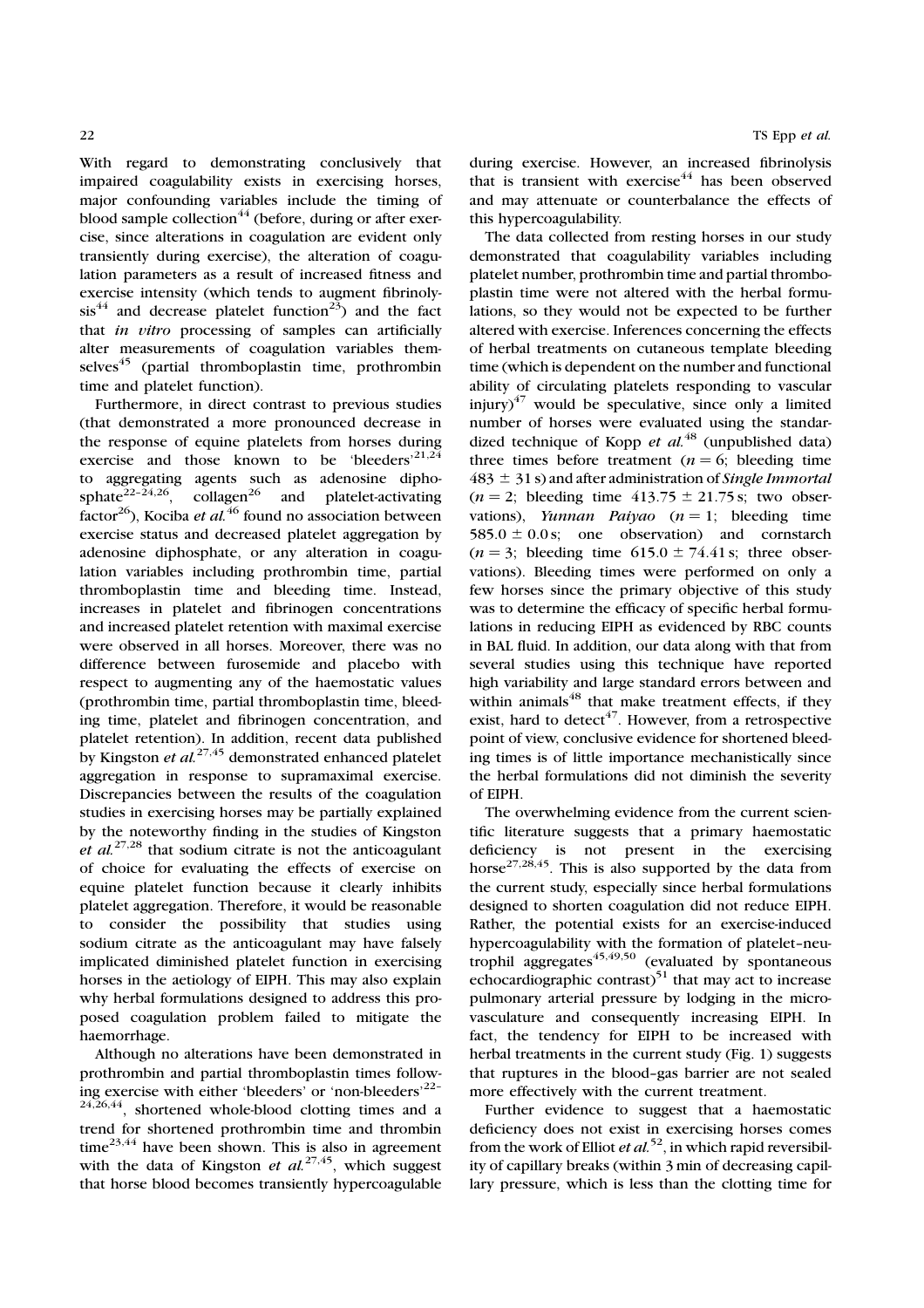Herbal supplementation and EIPH 23

horses) was observed and inferences made from the morphological data suggested this to be the result of a mechanical phenomenon (release of tension) rather than biological repair by cells (i.e. platelets). Subsequent data from West *et al.*<sup>12</sup> supported this work, since breaks in the blood–gas barrier of post-maximally exercised horses were difficult to find and were frequently associated with platelets and leucocytes plugging the breaks (implying no problem with coagulation). It has been shown that once the threshold pressure required to cause stress failure of the capillaries<sup>53,54</sup> is reached, the incidence and severity of capillary breaks do not change as a function of time, suggesting that the degree of haemorrhage is determined simply by the amount of time the 'critical pressure' is exceeded<sup>15,52</sup> and not by a delay in platelet plug formation.

### Possible explanation for increased time-to-fatigue by Single Immortal

Time-to-fatigue was increased significantly when Single Immortal was administered to the horses versus Yunnan Paiyao or the placebo. It therefore appears that Single Immortal may have some ergogenic properties that are unrelated to the severity of EIPH. In a recent study, the treatment of horses with *Echinacea*<sup>55</sup> was found to have potential ergogenic effects as a haematinic agent, due to the increased size and concentration of RBCs in the peripheral circulation and the associated increased concentration of haemoglobin that may enhance oxygen transport and thus performance. However, similar effects were not observed in this study. Huang<sup>56</sup> reported that endurance was prolonged in animals treated with Ginseng root, and it may be that Single Immortal contains a larger proportion of the plant (whole herb versus the active ingredient affecting haemostasis) than Yunnan Paiyao. It is also possible that an ingredient in Single Immortal may have effects that are currently undetermined.

#### **Conclusions**

In conclusion, the herbal formulations Yunnan Paiyao and Single Immortal, when used at the dosage and for the duration evaluated herein, were not effective in reducing EIPH severity in maximally exercising horses. The results of our experiment can be interpreted in at least two different ways. Specifically:

- . haemostatic impairment (i.e. platelet function defect) does not contribute significantly to EIPH severity, or alternatively
- . the herbal treatments did not successfully address the coagulability anomaly that is actually present.

The potential performance-enhancing capability of Single Immortal is worthy of further study to determine:

- . if a longer time-to-fatigue may have offset any EIPH benefit derived from herbal treatment and
- . the mechanism for this phenomenon.

The findings of the present investigation should not be interpreted beyond the immediate context of the results obtained after treatment with Yunnan Paiyao and Single Immortal at this particular dose and duration. There also remains the possibility that other herbal formulations may be successful in reducing EIPH.

#### Acknowledgements

We would like to thank Dani Goodband, Ann Otto, Joanna Thomas, Sandy Gammill, Russell Green, Shanna Miller, Nancy Sproul, Vicki Johnson, Rachel Workman, Katie Giles, Lavica Gates, Becka Erwin, Susan Sears, Leslie Mikos, Maureen Reynolds and Matt Jones for their assistance.

This work received funding support from the Dean's Fund Grant, Kansas State University, College of Veterinary Medicine.

#### References

- 1 McKane SA, Canfield PJ and Rose RJ (1993). Equine bronchoalveolar lavage cytology: survey of Thoroughbred racehorses in training. Australian Veterinary Journal 70: 401–404.
- 2 Meyer TS, Fedde MR, Gaughan EM, Langsetmo I and Erickson HH (1998). Quantification of exercise-induced pulmonary haemorrhage with bronchoalveolar lavage. Equine Veterinary Journal 30: 284–288.
- 3 Robertson JB (1913). Biological search-light on racehorse breeding: VI. The heredity of blood-vessel breaking in the Thoroughbred. The Bloodstock Breeders Review 2: 265–281.
- 4 O'Callaghan MW, Pasco JR and Tyler WS (1987). Exerciseinduced pulmonary hemorrhage in the horse: results of a detailed clinical, post mortem and imaging study. V. Microscopic observations. Equine Veterinary Journal 19: 411–418.
- 5 O'Callaghan MW, Pascoe JR and Tyler WS (1987). Exerciseinduced pulmonary hemorrhage in the horse: results of a detailed clinical, post mortem and imaging study. VIII. Conclusions and implications. Equine Veterinary Journal  $19.428 - 434.$
- 6 McKane SA and Slocombe RF (1999). Sequential changes in bronchoalveolar cytology after autologous blood inoculation. Equine Veterinary Journal 30: 126–130.
- McKane SA and Slocombe RF (2002). Alveolar fibrosis and changes in equine lung morphometry in response to intrapulmonary blood. Equine Veterinary Journal Supplement 34: 451–458.
- 8 Aguilera-Tejero E, Pascoe JR and Woliner MJ (1993). Modulation of bronchial responsiveness in horses by phenylbutazone and furosemide. American Journal of Veterinary Research 54: 1703–1709.
- 9 McKane SA, Bayly WM, Hines MT and Sides RH (1998). Autologous blood infusion into the lungs interferes with gas exchange and performance in exercising horses. In: Viel L, Robinson NE and Ducharme NG (eds),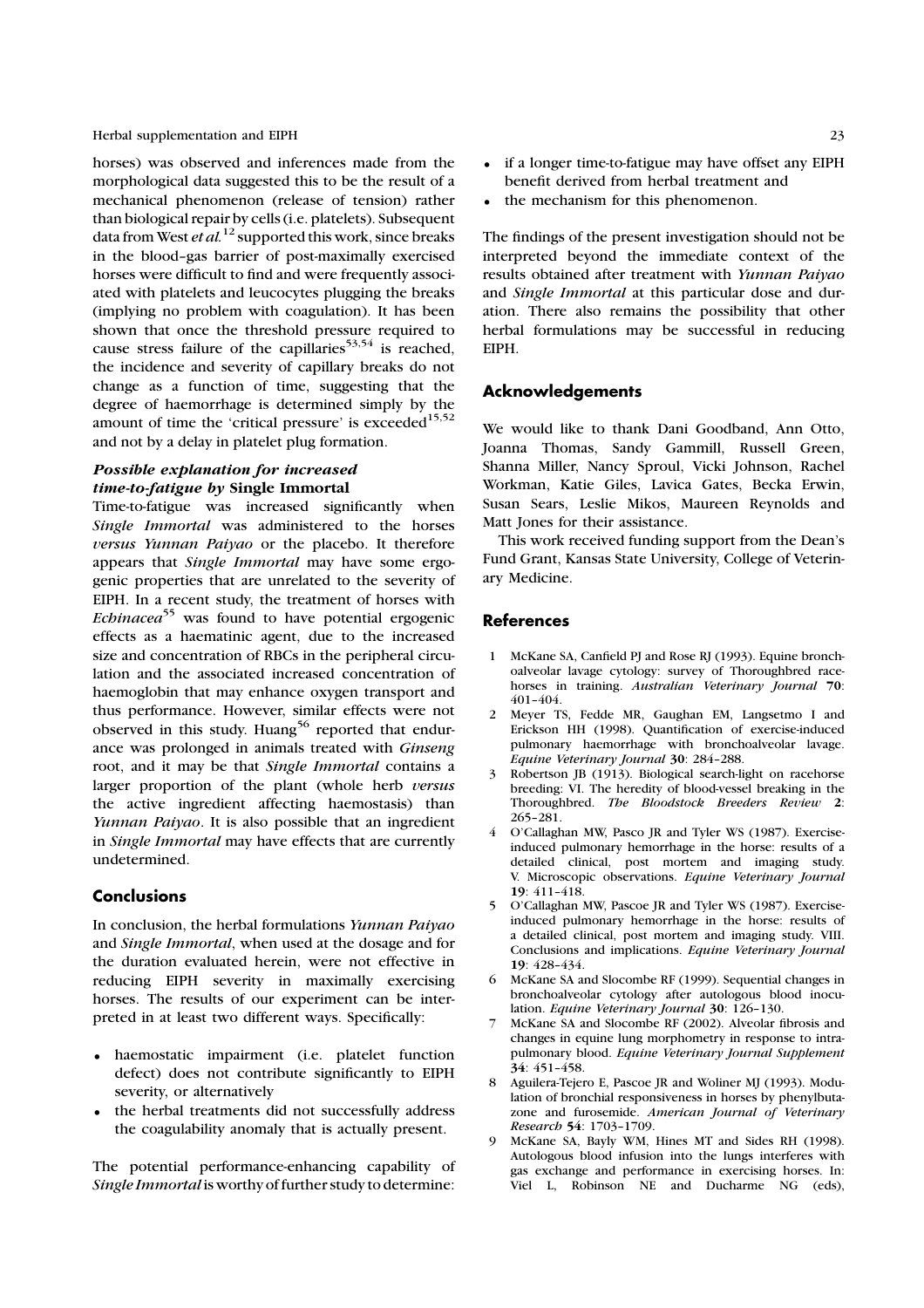24 TS Epp et al.

Proceedings of the First World Equine Airways Symposium. Ontario, Canada: University of Guelph, CD ROM Format.

- 10 Robinson NE, Derksen FJ, Slocombe RF and Scott JS (1986). Bronchoalveolar lavage. In: Huntingdon P (ed.), Proceedings of the 8th Bain-Fallon Memorial Lectures. Australia: AEVA, pp. 6–12.
- 11 Olsen SC, Coyne CP, Lowe BS, Pelletier N, Raub EM, and Erickson HH (1992). Influence of furosemide on hemodynamic responses during exercise in horses. American Journal of Veterinary Research 53: 742-747.
- 12 West JB, Mathieu-Costello O, Jones JH, Birks EK, Logemann RB, Pascoe JR and Tyler WS (1993). Stress failure of pulmonary capillaries in racehorses with exercise-induced pulmonary hemorrhage. Journal of Applied Physiology 75: 1097–1109.
- 13 Kindig CA, McDonough P, Fenton G, Erickson HH and Poole DC (2001). Efficacy of nasal strip and furosemide in mitigating exercise-induced pulmonary hemorrhage in Thoroughbred horses. Journal of Applied Physiology 91: 1396–1400.
- 14 Geor RJ, Ommundson L, Fenton G and Pagan JD (2001). Effects of the external nasal strip and frusemide on pulmonary hemorrhage in Thoroughbreds following high-intensity exercise. Equine Veterinary Journal 33: 577–584.
- 15 McDonough P, Kindig CA, Hildreth TS, Padilla DJ, Behnke BJ, Erickson HH and Poole DC (2004). Effect of furosemide and the equine nasal strip on exercise-induced pulmonary haemorrage and time-to-fatigue in maximally exercised horses. Equine and Comparative Exercise Physiology 1: 177–184.
- 16 Hinchcliff KW (1999). Effects of furosemide on athletic performance and exercise-induced pulmonary hemorrhage in horses. Journal of the American Veterinary Medical Association 215: 630–635.
- 17 Hinchcliff KW (2001). Management and pharmacotherapy of exercise-induced pulmonary hemorrhage in horses. In: Viel L, Robinson NE and Ducharme NG (eds), Proceedings of the Second World Equine Airways Symposium, Edinburgh, UK: CD ROM Format.
- 18 Poole DC, Kindig CA and Fenton G (2000). Effects of external nasal support on pulmonary gas exchange and EIPH in the horse. Journal of Equine Veterinary Science 20: 578–585.
- 19 Valdez SC, Nieto JE, Spier SJ, Owens SD, Beldomenico P and Snyder JR (2004). Effect of an external nasal dilator strip on cytologic characteristics of bronchoalveolar lavage fluid in Thoroughbred racehorses. Journal of the American Veterinary Medical Association 224: 558–561.
- 20 Holcombe SJ, Breney C, Cornelisse CJ, Derksen FJ and Robinson NE (2002). Effect of commercially available nasal strips on airway resistance in exercising horses. American Journal of Veterinary Research 63: 1101–1105.
- 21 White JG, Matlack KL, Mundschenk D and Rao GHR (1976). Platelet studies in normal and a bleeder horse. In: Kitchen H and Krehbiel JD (eds), Proceedings of the First International Symposium on Equine Hematology. Golden, CO: American Association of Equine Practitioners, pp. 209–220.
- 22 Bayly WM, Meyers KM, Keck MT, Huston LJ and Grant BD (1983). Exercise-induced alterations in haemostasis in Thoroughbred horses. In: Snow DH, Persson SGB and Rose RJ (eds), Equine Exercise Physiology 1. Cambridge, UK: Burlington Press, pp. 336–343.
- 23 Bayly WM, Meyers KM, Keck MT, Huston LJ and Grant BD (1983). Effects of furosemide on exercise-induced alterations in haemostasis in Thoroughbred horses exhibiting post-exercise epistaxis. In: Snow DH, Persson SGB and Rose RJ (eds), Equine Exercise Physiology 1. Cambridge, UK: Burlington Press, pp. 64–70.
- 24 Bayly WM, Meyers KM, Keck MT, Huston LJ and Grant BD (1983). Effects of exercise on the hemostatic system of Thoroughbred horses displaying post-exercise epistaxis. Equine Veterinary Science 3: 191–193.
- 25 Weiss DJ, McClay CB, Smith CM, Rao GHR and White JG (1990). Platelet function in the racing Thoroughbred: implication for exercise-induced pulmonary hemorrhage. Veterinary Clinical Pathology 19: 35–39.
- 26 Johnstone IB, Viel L, Crane S and Whiting T (1991). Hemostatic studies in racing Standardbred horses with exerciseinduced pulmonary hemorrhage. Hemostatic parameters at rest and after moderate exercise. Canadian Journal of Veterinary Research 55: 101-106.
- 27 Kingston JK, Sampson SN, Beard LA, Meyers KM, Sellon DC and Bayly WM (1999). The effect of supramaximal exercise on equine platelet function. Equine Veterinary Journal Supplement 30: 181–183.
- Kingston JK, Bayly WM, Sellon DC, Meyers KM and Wardrop KJ (2001). Effects of sodium citrate, low molecular weight heparin, and prostaglandin  $E_1$  on aggregation, fibrinogen binding, and enumeration of equine platelets. American Journal of Veterinary Research 62: 547–554.
- Ogle CW, Dai S and Ma JC (1976). The haemostatic effects of the Chinese herbal drug Yunnan Bai Yao: a pilot study. American Journal of Chinese Medicine 4: 147–152.
- 30 Ogle CW, Dai S and Cho CH (1977). The hemostatic effects of orally administered Yunnan Bai Yao in rats and rabbits. Compendium of Medicine Eastern and Western 5: 155–160.
- 31 Bensky D, Gamble A and Kaptchuk T (1993). Chinese Herbal Medicine Materia Medica, revised ed, Seattle, WA: Eastland Press, Inc., pp. 251–254.
- 32 Xie H (2000). Chinese Veterinary Herbal Handbook: Featuring the Jing-Tang Chinese Veterinary Herbal Formulas, p. 10. Chi Institute of Chinese Medicine, Reddick, Florida.
- 33 Weigle GE, Langsetmo I, Gallagher RR, Dyer RA, Erickson HH and Fedde MR (2000). Analysis of right ventricular function in the exercising horse: use of the Fourier Transform. Equine Veterinary Journal 32: 101–108.
- 34 Fedde MR (1991). Blood gas analysis on equine blood: required correction factors. Equine Veterinary Journal  $23 \cdot 410 - 412$ .
- 35 Kindig CA, Gallatin LL, Erickson HH, Fedde MR and Poole DC (2000). Cardiorespiratory impact of the nitric oxide synthase inhibitor L-NAME in the exercising horse. Respiratory Physiology 120: 161-176.
- 36 McKane SA and Rose RJ (1993). Radiographic determination of the location of a blindly placed bronchoalveolar lavage catheter. Equine Veterinary Journal 5: 329–332.
- 37 Lapointe JM, Vrins A and Lavoie JP (1994). Effects of centrifugation and specimen preparation technique on bronchoalveolar lavage analysis in horses. Equine Veterinary Journal 26: 227-229.
- 38 Hsu HY, Chen YP, Shen SJ, Hsu CS, Chen CC and Chang HC (1986). Oriental Materia Medica: A Concise Guide, pp. 494, 495, 530, 531–590. New Canaan, CT: Keats Publishing, Inc.
- 39 Chew EC (1977). Yunnan Bai Yao-induced platelet release in suspensions of washed platelets. Compendium of Medicine Eastern and Western 5: 271–274.
- 40 Chew EC (1977). Effects of Yunnan Bai Yao on blood platelets: an ultrastructural study. Compendium of Medicine Eastern and Western 5: 169–175.
- 41 Cirero AF, Vitale G, Savino G and Arletti R (2003). Panax notoginseng (Burk.) effects on fibrinogen and lipid plasma levels in rats fed on a high-fat diet. Phytotherapy Research 17: 174–178.
- 42 Zheng C, Feng G and Liang H (1998). Bletilla striata as a vascular embolizing agent in interventional treatment